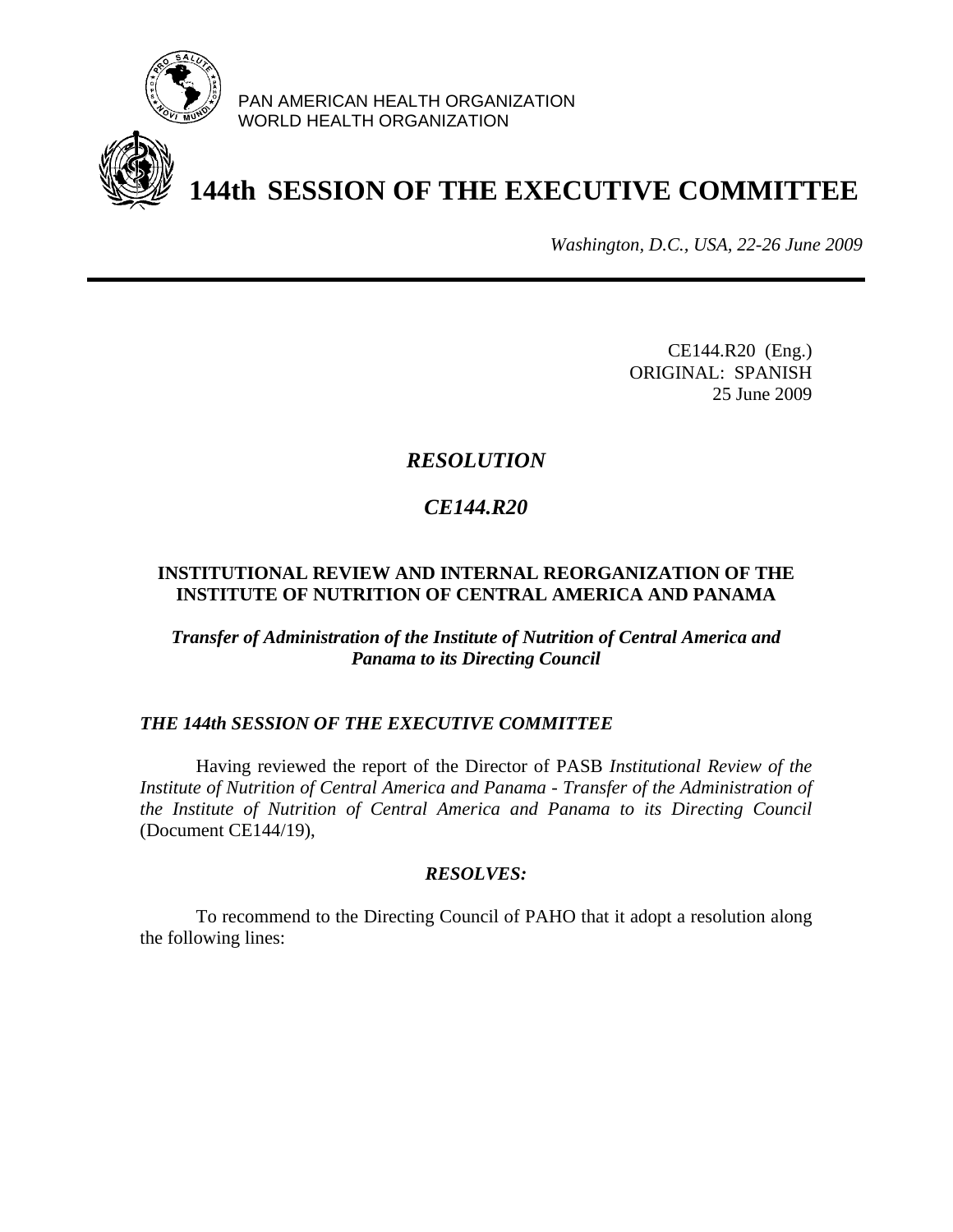*Transfer of Administration of the Institute of Nutrition of Central America and Panama to its Directing Council*

#### *THE 49th DIRECTING COUNCIL,*

 Considering that in Article VII of the Basic Agreement for the Institute of Nutrition of Central America and Panama (INCAP), the Member States of INCAP delegated to its Directing Council the authority to request every five years that PAHO take responsibility for the administration of the Institute;

 Recognizing that Article LI of the Basic Agreement for INCAP states that INCAP operations be evaluated at least every five years as a basis for proposing possible amendments adapted to the development realities of the Member States;

 Pointing out that the Basic Agreement for INCAP entered into force on 22 January 2003, which means that the term stipulated in Articles VII and LI mentioned above has elapsed;

 Noting that a participatory process for evaluating the operations of the Institute was carried out in fulfillment of the mandate in Article LI of the Basic Agreement for INCAP and the resolutions of the Directing Council of PAHO concerning periodic evaluation and analysis of the Pan American centers;

 Recognizing that the aforementioned evaluation process resulted in a new Institutional Strategic Framework for the Institute, which declares that INCAP is a mature institution that performs a fundamental function in support of the health sector of the social subsystem of the Central American Integration System;

 Considering that implementation of the Institutional Strategic Framework requires that INCAP acquire full functional autonomy consistent with its degree of institutional maturity and its status as a full member and the oldest institution in the Central American Integration System (SICA);

 Noting that in Resolution II, the LIX Meeting of the Directing Council of INCAP decided to assume the administration of INCAP with full functional autonomy, including the appointment of its Director, as of September 2009, and adopted the necessary adjustments to the Basic Agreement for the Institute to permit its internal reorganization under the authority of its Directing Council; and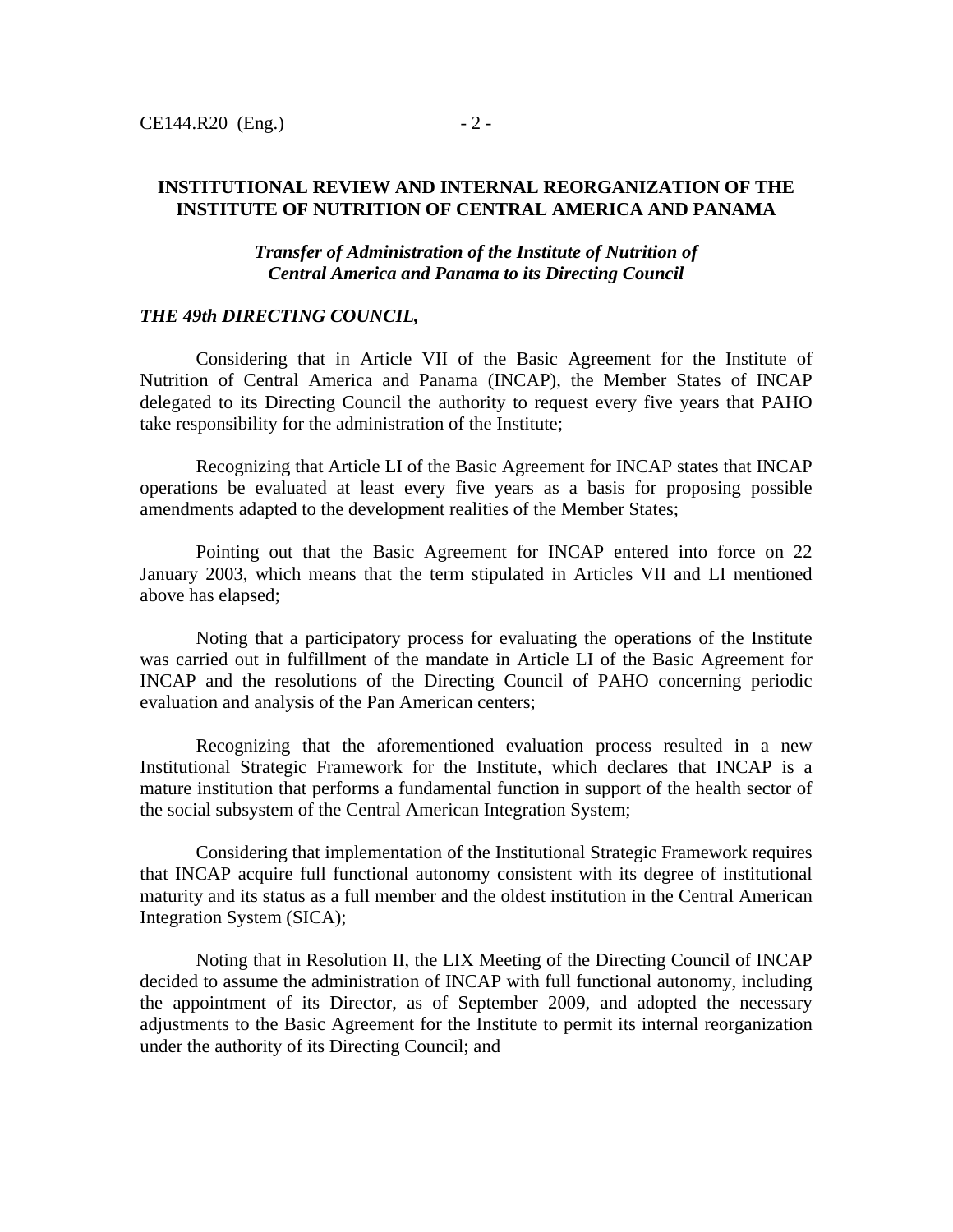Recognizing that the Directing Council of INCAP has the authority to approve the adjustments to the Basic Agreement for INCAP derived from the exercise of the authority delegated to it by the members of INCAP in Article VII of the Basic Agreement,

### *RESOLVES:*

1. To take note of the decision of the Directing Council of INCAP to assume the administration of INCAP with full functional autonomy.

2. To note that the Pan American Health Organization will continue to be part of INCAP as a full member, but that it will no longer be responsible for the administration of the Institute under the terms of Articles VII, XXXIV, XXXV and XXXVI of the Basic Agreement for INCAP.

3. To adopt the Adjustment to the Basic Agreement for the Internal Reorganization of INCAP as adopted by Resolution II of the LIX Directing Council of INCAP (Annex), which becomes an integral part of this resolution and which eliminates articles VII, XXXIV, XXXV and XXXVI and amends Articles XV, XIX, XX and XXXIX of the Basic Agreement for INCAP.

- 4. To request the Director of PASB to:
- (a) institute the administrative and legal measures necessary for ensuring the orderly and transparent transfer of the administration of INCAP to the Directing Council of the Institute, in accordance with the Adjustment to the Basic Agreement for INCAP approved by the Directing Council of INCAP and by this Council; and
- (b) ensure that the Organization continues to participate in INCAP as a full member.

Annex

*(Seventh meeting, 25 June 2009)*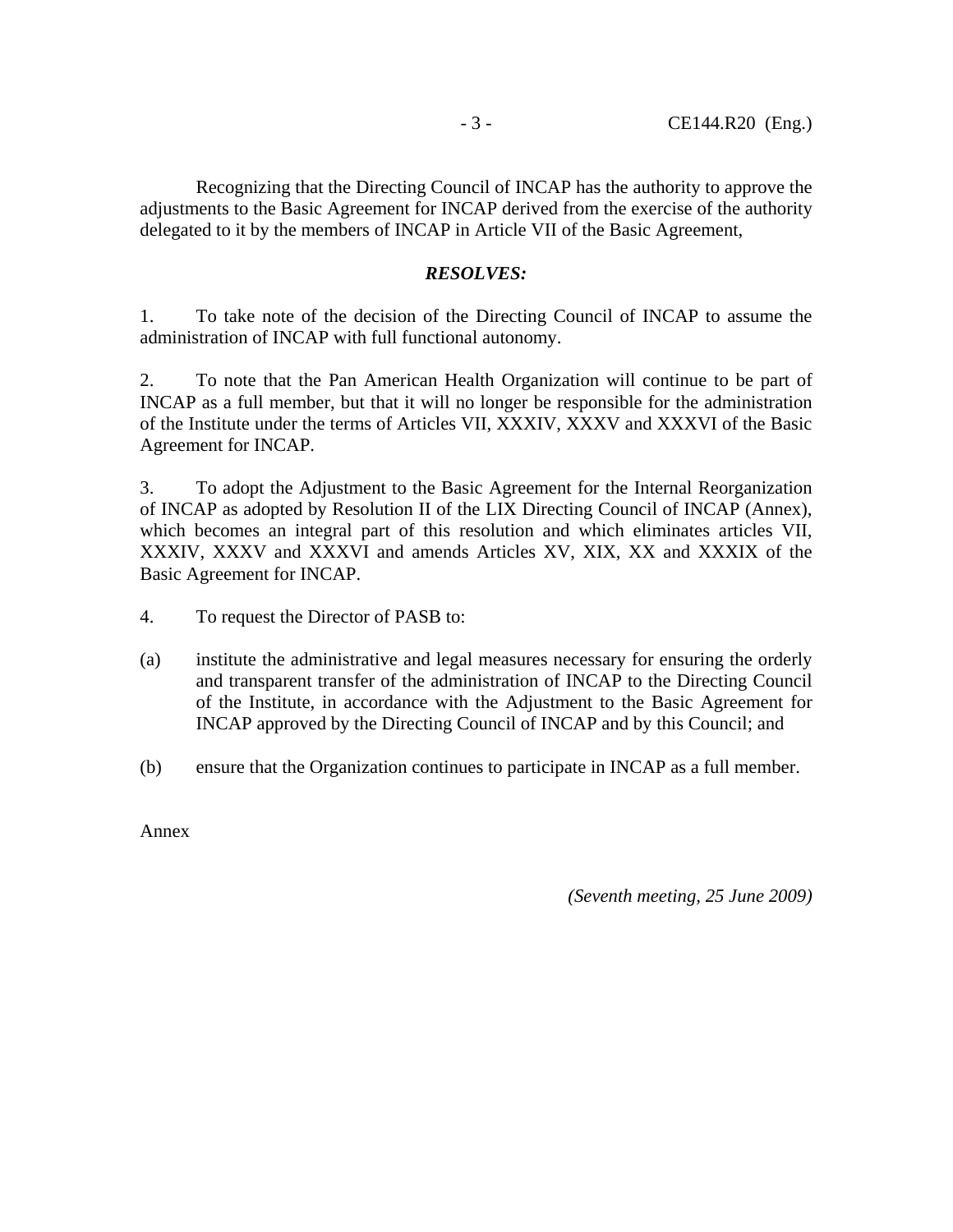#### **RESOLUTION II\***

#### **ADJUSTMENT TO THE BASIC AGREEMENT FOR THE INTERNAL REORGANIZATION OF INCAP\*\***

#### THE DIRECTING COUNCIL

 Whereas Article LI of the Basic Agreement for the Institute states that the Agreement should be reviewed every five years as the grounds for proposing amendments to adapt it to the development situation of the Member States, and Article VII states that PAHO/WHO is responsible for the administration of the Institute at the request of this Council, an arrangement that will be renewed every five years and must be accepted every time by the Directing Council of the Pan American Health Organization, Regional Office for the Americas of the World Health Organization (PAHO/WHO).

 Whereas the Basic Agreement for the Institute entered into force on 22 January 2003, which means that the period stipulated in Articles VII and LI mentioned above has ended. In this context, a participatory evaluation of Institute operations was undertaken, resulting in a proposal for a new Institutional Strategic Framework (ISF).

 Whereas at its LVIII Meeting in San Salvador on 10 September 2007, this Council adopted the ISF through Resolution V and instructed the Director of INCAP to begin the review and Adjustment of the Basic Agreement for the Institute to align it with its new Strategic Framework.

Whereas the ISF recognizes that INCAP today is a mature institution that is playing a key role in the construction of the new Central America as a region that seeks development in peace, justice, freedom, and democracy and is exercising with great responsibility its respective functions to support the health sector of the Central American Integration System's (SICA) social subsystem.

 Whereas implementation of the Institutional Strategic Framework requires INCAP to attain full autonomy consistent with its level of institutional maturity and status as a full member and the oldest institution of the Central American Integration System (SICA).

 $\overline{a}$ 

Resolution II of the LIX Directing Council of INCAP, 27 January 2009, Tegucigalpa, Honduras.<br><sup>\*</sup> This document is a translation of true copy of the adopted resolution.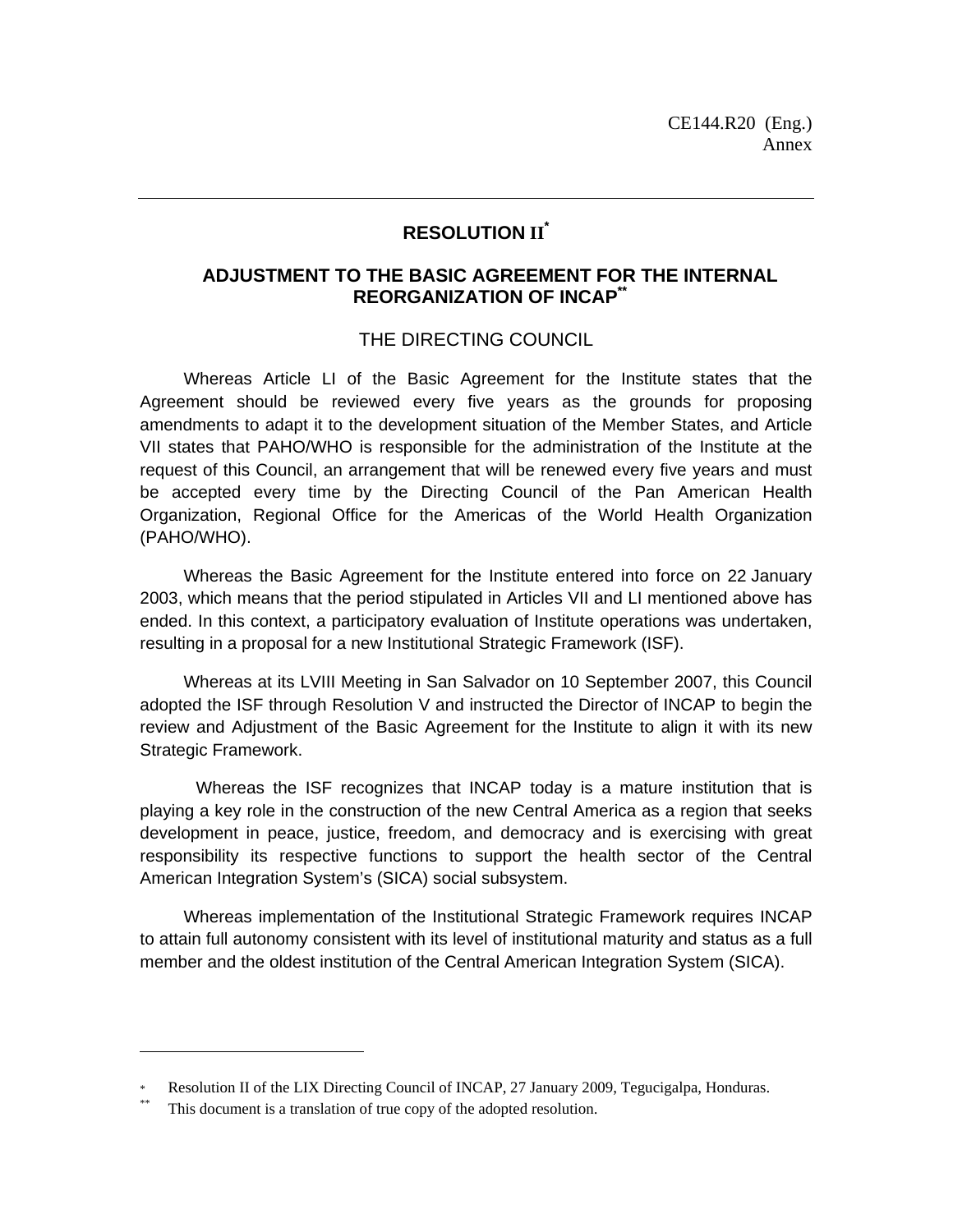Whereas this Council, at a Special Meeting held in Panama on 21 February 2008, issued instructions that a proposal be drafted to amend the Basic Agreement to reflect the internal reorganization of the Institute and the mechanisms that will enable it to assume greater programmatic, financial, and administrative autonomy, in line with the ISF.

Whereas this Council, at a Special Meeting held in San Salvador on 23 June 2008, noted that INCAP is a mature institution that plays a key role as a Specialized Institution in Nutrition in Central America and that in the near future can disengage from the administration of PAHO/WHO and administer itself with functional autonomy, guided by its Directing Council, making it advisable to ensure the orderly and transparent transition of its administration.

In light of the above and pursuant to Articles 12 and 17 of the Social Integration Treaty and Article VII of the Basic Agreement for INCAP,

#### RESOLVES:

- I. To declare that the Directing Council shall take responsibility for the administration of INCAP with full functional autonomy, including the appointment of its Director, in September 2009.
- II. To recognize that the Pan American Health Organization, Regional Office for the Americas of the World Health Organization (PAHO/WHO) shall remain part of INCAP as a regular member, but shall cease to administer the Institute under the terms of Articles VII, XXXIV, XXXV, and XXXVI of the Basic Agreement.
- III. To amend the Basic Agreement for INCAP to permit a reorganization of the Institute, placing it under the administration and authority of this Council. To this end, from the date that this Council takes over the administration of the Institute, as stated in Section I of this Resolution, the following Articles of the Basic Agreement for INCAP shall be amended as follows:

Article XV: Under the principal functions of the Directing Council of INCAP, add a new numeral 2 that reads: "Elect the Director of INCAP, following the procedures approved by this Council." Renumber the other numerals.

Article XIX: INCAP shall be managed by a Director appointed by the Directing Council, who shall be elected according to the procedures approved by this Council. The Director of INCAP shall take responsibility for managing the Institute pursuant to the present Basic Agreement and the duties and functions stipulated by the Directing Council of INCAP.